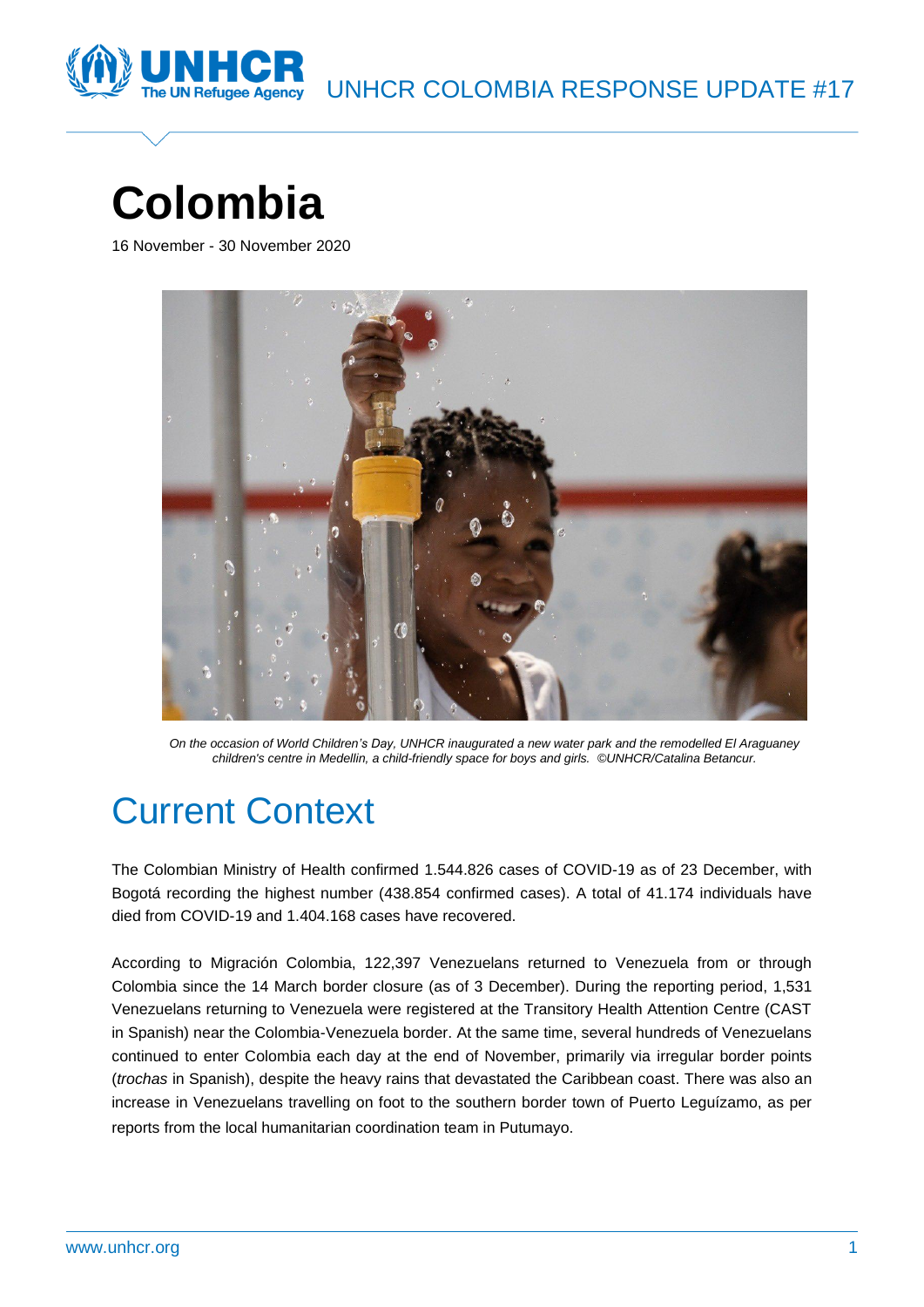

Large group displacements occurred during this reporting period in the municipalities of Algeria (Cauca), Barbacoas (Nariño), Bajo Baudó (Chocó) and Cáceres (Antioquia), affecting 1,305 people. Confinements were reported in Litoral del San Juan (Chocó), mainly due to threats to the communities and fighting between armed groups, affecting 2,236 people. In Algeria, 538 people (192 families), mostly Venezuelans, were displaced from the communities of El Plateado, Puerto Rico, Belleza, Sinaí and Mango. In Barbacoas (Vereda Albi, Río Iguabí area), 88 people (33 families) were displaced. In Bajo Baudó, the communities of Villa Nueva, La Loma and Las Vacas, 446 people (93 families) were displaced. In Cáceres, 233 people (67 families) were displaced from Vereda Buenos Aires. Additionally, a confinement that affected 2,236 people (590 families) was reported in the following indigenous communities: Santa María de Pángala, Nuevo Haití, Nueva Jerusalem, Pueblo Nuevo, Estrella de Pángala, Unión Guaimía, as well as in the following Afro-descendant communities: Barrios Unidos, Pángalita, Munguidó, Las Delicias and Bella Victoria.

Between 24 and 27 November, UNHCR supported a humanitarian mission to Juradó (Chocó) in the framework of the Plan de Choque Chocó, together with local and national authorities. Priority needs of the communities (Dos Bocas, Afro communities and community councils of Juradó, Santa Martha de Curiche and Guayabal Indigenous Reserve - Unión Patató Community) were evaluated. Accordingly, 129 families received assistance from the Colombian Institute for Family Welfare (ICBF). The Victims Unit (UARIV in Spanish) carried out a verification of humanitarian aid delivered to victims and compensation for people over 74 years of age. The Office of the High Commissioner for Peace conducted mine risk education workshop and the Ministry of the Interior, through the Directorates of Indigenous Community Affairs, compiled a number of findings in relation to, inter alia, internal conflicts and institutional strengthening needs. Finally, the Municipal Mayor's Office and the Government of Chocó identified community needs, making commitments relating to health and education.

UNHCR also complemented the response to a large group displacement in Argelia (Cauca) following ELN threats that affected 278 people (85 families), including a significant number of Venezuelan refugees and migrants forced to flee to cities such as Cali, Popayán, Pasto and Ipiales. Emergency shelter was provided by UNHCR's partner Pastoral Social to nine IDPs (including five children) in Pasto and 30 IDPs (including 12 children) in Ipiales. They were registered in PRIMES and referred to the local Ombudsperson's office.

Heavy rains devastated the Caribbean and Norte de Santander in the reporting period, resulting in a spike in humanitarian needs. According to a National Task Force for Emergencies (*Puesto de Mando Unificado*), which met on 19 November, 1,079 families were affected in Cúcuta (901 in urban areas and 178 in rural areas, including six deaths and seven people reported missing) and infrastructure in 147 neighborhoods damaged. UNHCR contributed to the government response to the crisis via its partner Corprodinco, in coordination with Cúcuta Diocese's Food Bank, with psychosocial care, legal orientation, food and non-food humanitarian assistance to 168 people (78 families) in Carmen de Tonchalá.

UNHCR has reopened four Information and Orientation Centres (PAOs in Spanish) for inperson orientation and information: Two in Norte de Santander (at the Francisco de Paula Santander International Bridge and in Los Patios), one in La Guajira and one in Valledupar, Cesar. The Centre in Los Patios provided information and services to 33 Venezuelans moving on foot, the majority of whom lack a legal status and expressed their intention to transit to Bogotá, Medellin, Cali or Barranquilla where they have support networks of friends or family. The Centres in La Guajira and Cesar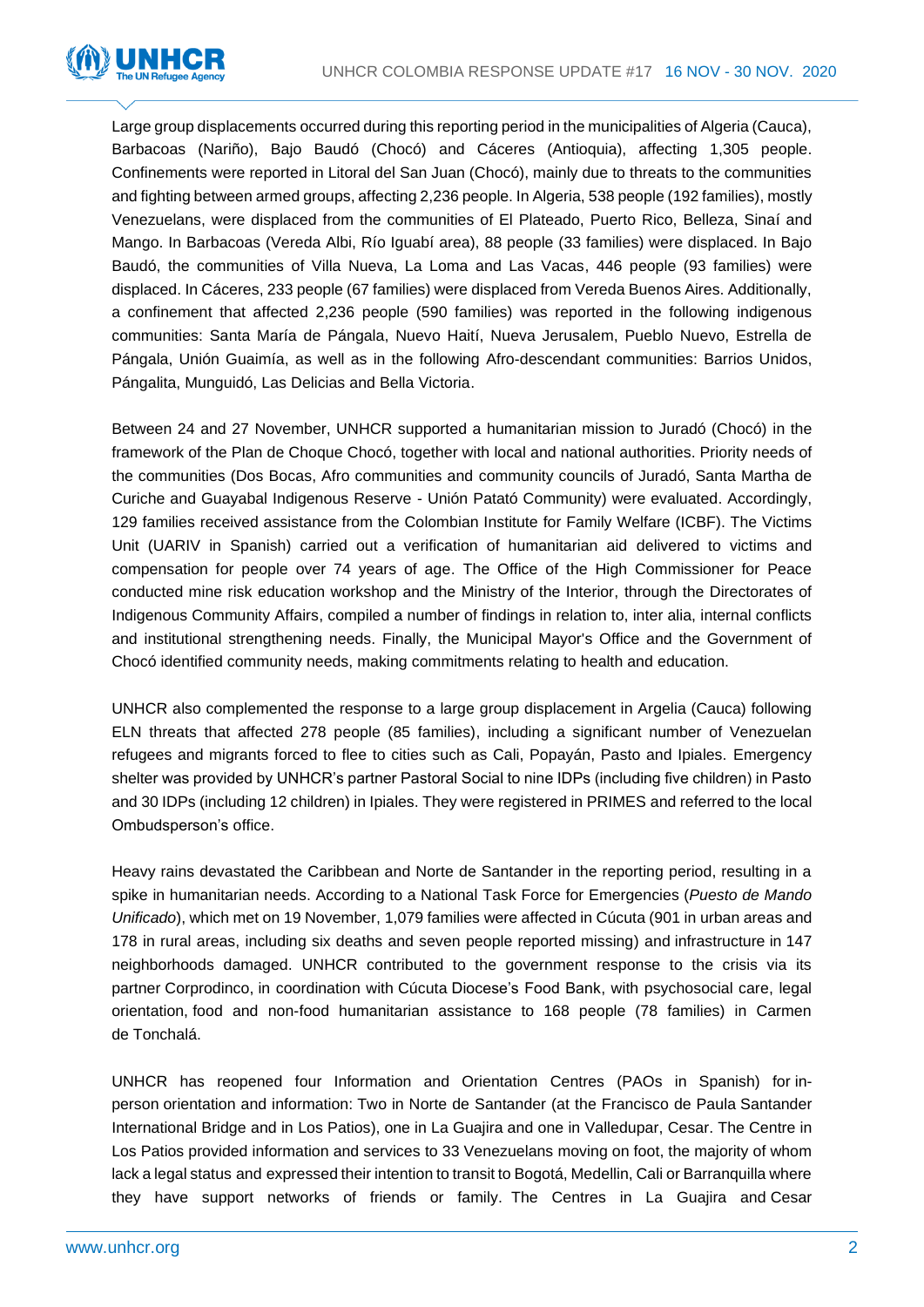

departments have received 624 people (114 new cases), of which 275 people were assisted and nine Special Stay Permits were renewed.

## Response Highlights: Past 2 Weeks

#### **Health and hygiene/prevention measures**

A total of 33 cases in Arauca and 25 cases in Apartadó received sexual and reproductive health services through UNHCR's partner Profamilia. In Taminango (Nariño), UNHCR held a workshop on sexual and reproductive health, which offered general medical services, pap smear exams, support with family planning, donations of hygiene kits and rapid tests for HIV and other sexually transmitted infections (STIs) to around 255 people. In Pasto, UNHCR held a workshop on sexual and reproductive health for 41 female sex workers in coordination with the organization Colors of Equality (comprised of Venezuelan asylum-seekers and migrants), the Mayor's Office, the Colombian Red Cross, Profamilia and Heartland Alliance International (HAI). In Tumaco, UNHCR, HAI and Profamilia, held a health and sexual reproductive health workshop for 41 people, the majority of whom were Venezuelan female sex workers.

#### **Protection**

In Maicao between 20 October and 30 November, UNHCR supported the National Registry Office's (UDAPV) mobile unit to provide documentation services, including birth certificates, to 561 people and to grant Colombian nationality to 275 people. UNHCR furthermore identified more than 1,000 people at risk of statelessness due to the UDAPV regulations that came into force on 13 November. The ability to grant Colombian nationality by birth to children of refugees with a temporary M visa has also been suspended.

UNHCR participated in a meeting in Barranquilla with *Colombia Nos Une*, the Governor's Office and the Ombudsperson's Office to explore re-organizing mobile brigades to facilitate enrolment of Colombians returning from Venezuela in the Single Returnees Registry.

UNHCR continued to support a group of 12 personerías and legal counsels, who assisted 1,332 cases in Arauca and 1,724 in Cúcuta. UNHCR also referred 11 cases in Arauca and 34 cases in Cúcuta to legal clinics. In Arauca, 63 legal actions were filed (41 regarding guardianships, 30 prenatal controls and 13 of health issues 17 petition rights).

In Arauca, 21 separated youth (12 girls and nine boys) and 32 unaccompanied children (21 girls and 11 boys) were identified and attended to by UNHCR's partner Apoyar, in close coordination with ICBF.

In Cúcuta, 50 children at risk were identified, of which 35 correspond to children at risk of not attending school, eight teenage pregnancies, two children who are parents, three children who are spouses; 21 separated children and 17 unaccompanied children. UNHCR is reviewing each case in order to refer them to relevant partners and institutions.

At the CAST, 46 cases of unaccompanied or separated children were referred to World Vision psychosocial professionals for evaluation and activation of the protection response in coordination with the authorities.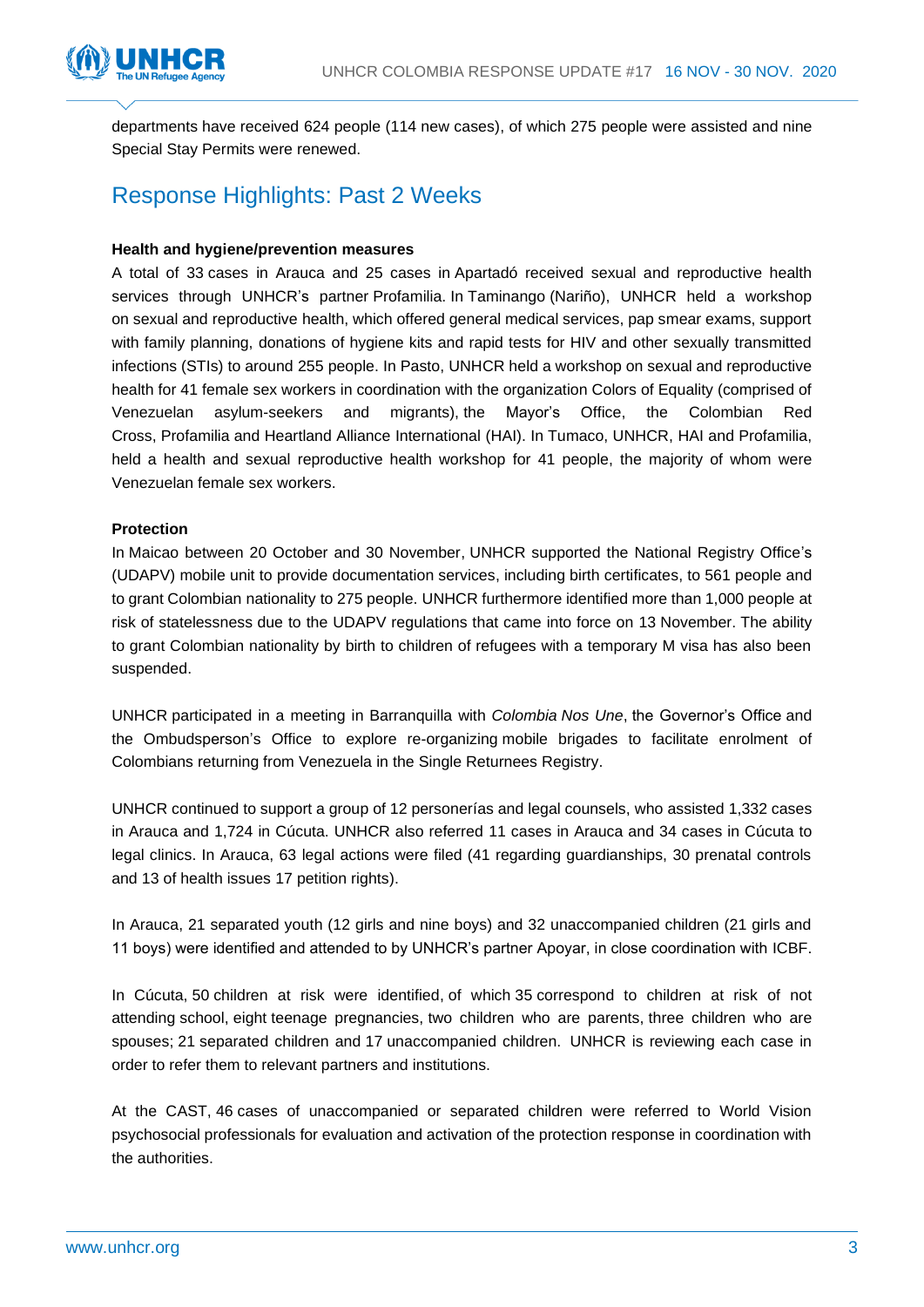

UNHCR held a meeting with an organization that has identified some 150 Venezuelan women engaged in survival sex in the city of Medellin; UNHCR provided information on the available services at interagency level.

In Cúcuta, 20 SGBV cases and 150 women at risk were identified and referred for assistance. 9 cases (13 persons) were referred for support at the UNHCR safe houses. 46 individual cases received psychosocial assistance, legal advice, nutritional assessment and activation of complementary pathways by La Casa que Abraza, an LGBTI support space. In Arauca, 10 cases of SGBV were reported of which four cases in Arauquita.

UNHCR marked the International Day for the Elimination of Violence against Women through various activities held across the country: in Barranquilla a group discussion with 20 women participating in the Orquídea Program of the foundation Colombo-Venezuelan Women without Borders and distributed 200 shirts, 2,000 bracelets and 5,000 flyers raising awareness against SGBV in support of the Mayor's campaign #Soylibre; in Arauca and Apartadó various radio appearances; in Medellin, the production and the launching of 4 podcasts and 2 Radio programs on GBV, migration, refugees and COVID-19.

Somos Panas Colombia continued to disseminate the following key products: i) the third chapter of Historias que [continúan,](https://twitter.com/SomosPanasCol/status/1330966854769270785?s=20) which highlights success stories of Venezuelans who have managed to overcome difficulties in Colombia; ii) the [Guide to Labor Orientation](https://twitter.com/SomosPanasCol/status/1332761174681608192?s=20) for Venezuelan Refugees and Migrants Seeking Employment in Colombia; iii) information of interest for Venezuelan women, including attention routes, within the context of ["Valientes";](https://twitter.com/ACNURamericas/status/1331772310110539776?s=20) iv) information on how to combat the coronavirus and discrimination, as part of Super [Panas](https://twitter.com/SomosPanasCol/status/1329863037742944264?s=20) (a child-oriented campaign developed in collaboration with UNICEF); and v) information on [helplines](https://twitter.com/SomosPanasCol/status/1334132569949036548?s=20) for PAOs.

#### **Cash-Based Assistance**

To date, around 47,534 persons of concern (11,883 families) have received multipurpose cash in 2020, representing 88 percent of the total number of families UNHCR has planned for CBI. In addition, 1,475 surveys have been carried out as part of the post distribution monitoring, which represents 95 percent of the target sample.

In Quibdó, UNHCR delivered 100 multipurpose vouchers for Venezuelan refugees and host communities.

#### **Livelihoods**

UNHCR, together with UNDP, the London School of Economics (LSE), PeaceStartup and the Rosario University organized a series of academic webinars entitled "Lessons of territorial peace in times of COVID-19: Private sector, use of technologies and territorial innovation strategies for peace" on 23, 24, 25 and 27 November. The event, supported by the United Nations Trust Fund for Human Security (UNHSTF) was an exchange of good practices and lessons learned between academia, the private sector, government institutions and community representatives on generating innovative solutions in territories and communities affected by armed conflict. A total of 19 panelists and around 287 attendees participated in the event.

#### **Shelter, NFIs and WASH**

UNHCR admitted a total of 70 people (19 families) at the Integrated Assistance Center (CAI) in Maicao, which brings the total number of people assisted at the CAI to 250.